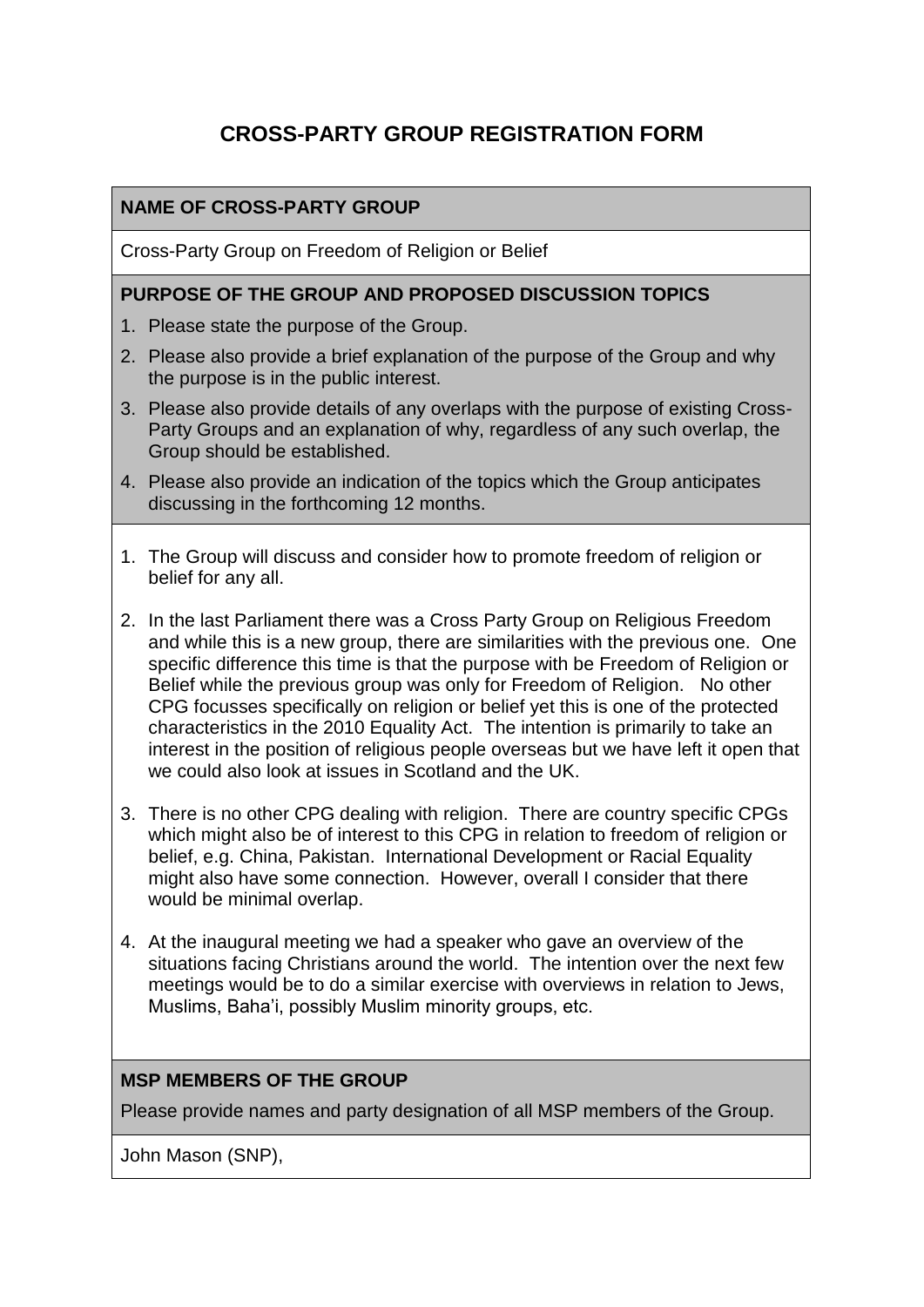Murdo Fraser (Conservative),

Gordon Lindhurst (Conservative),

Jeremy R Balfour (Conservative),

Elaine Smith (Labour),

Kate Forbes (SNP),

Ross Greer (Green),

Alex Cole-Hamilton (Liberal Democrat)

### **NON-MSP MEMBERS OF THE GROUP**

For organisational members please provide only the name of the organisation, it is not necessary to provide the name(s) of individuals who may represent the organisation at meetings of the Group.

| Individuals   | Brian Miller,                                |
|---------------|----------------------------------------------|
|               | David Bradwell,                              |
|               | Martin Dore,                                 |
|               | Bill Wishart,                                |
|               | <b>Ray Kelly</b>                             |
| Organisations | Open Doors,                                  |
|               | Church of Scotland,                          |
|               | Aid to the Church in Need,                   |
|               | Scottish Council of Jewish Communities,      |
|               | Scottish Council of Muslims,                 |
|               | Free Church of Scotland,                     |
|               | Christian Solidarity Worldwide,              |
|               | <b>SOLAS Centre for Public Christianity,</b> |
|               | Release International,                       |
|               | Bahá'í Community,                            |
|               | Iona Community,                              |
|               | Steadfast Global,                            |
|               | Scottish Churches Parliamentary Office,      |
|               | Evangelical Alliance,                        |
|               | <b>Catholic Parliamentary Office</b>         |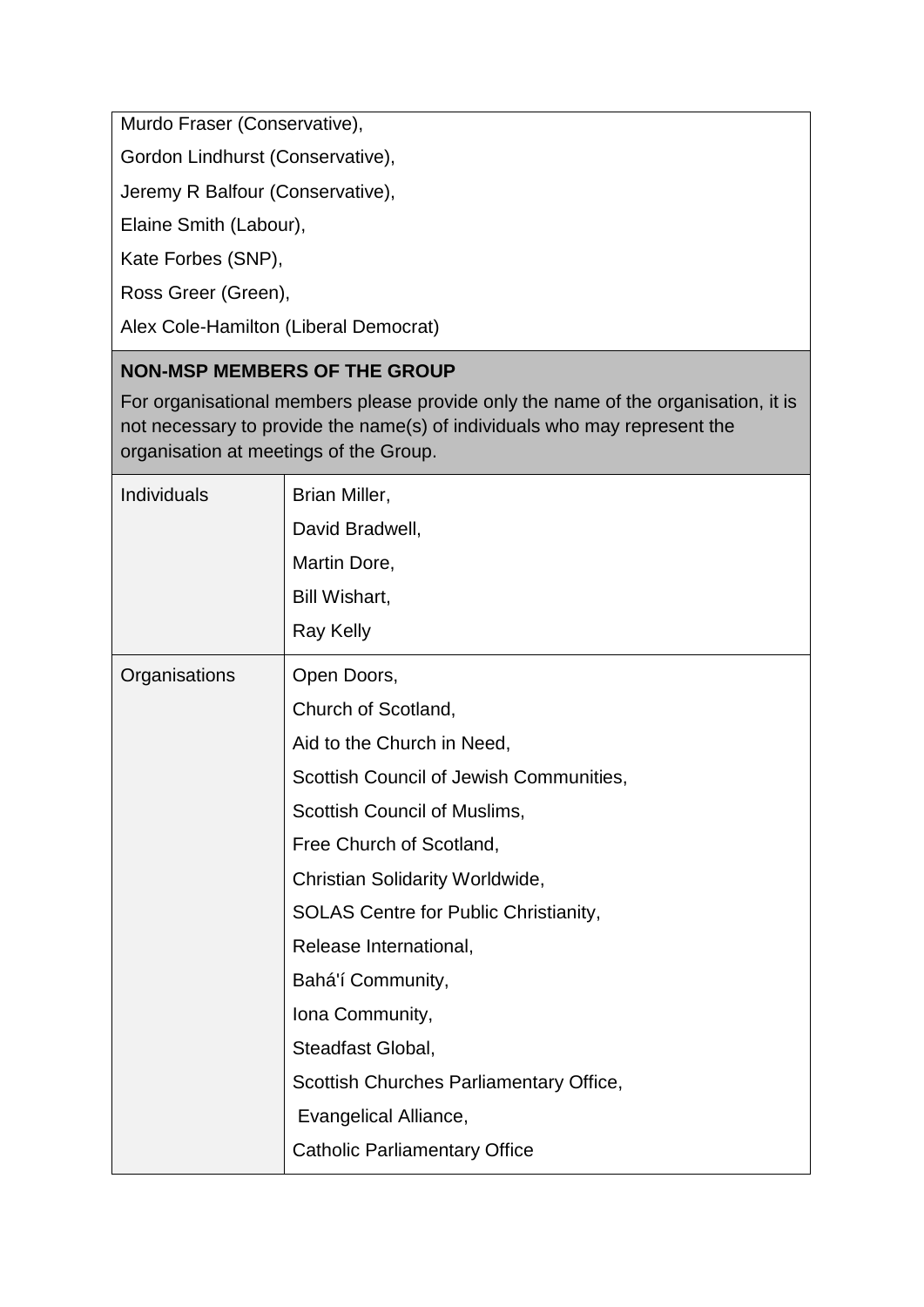# **GROUP OFFICE BEARERS**

Please provide names for all office bearers. The minimum requirement is that two of the office bearers are MSPs and one of these is Convener – beyond this it is a matter for the Group to decide upon the office bearers it wishes to have. It is permissible to have more than one individual elected to each office, for example, co-conveners or multiple deputy conveners.

| Convener               | John Mason MSP   |
|------------------------|------------------|
| <b>Deputy Convener</b> | Murdo Fraser MSP |
| Secretary              | TBC              |
| <b>Treasurer</b>       | <b>NA</b>        |

# **FINANCIAL BENEFITS OR OTHER BENEFITS**

Please provide details of any financial or material benefit(s) the Group anticipates receiving from a single source in a calendar year which has a value, either singly or cumulatively, of more than £500. This includes donations, gifts, hospitality or visits and material assistance such as secretariat support.

None known at present. We have still to resolve secretarial support.

### **SUBSCRIPTION CHARGED BY THE GROUP**

Please provide details of the amount to be charged and the purpose for which the subscription is intended to be used.

### No Subscriptions

| <b>CONVENER CONTACT DETAILS</b> |                                |  |
|---------------------------------|--------------------------------|--|
| <b>Name</b>                     | John Mason MSP                 |  |
| Parliamentary<br>address        | john.mason.msp@parliament.scot |  |
| Telephone<br>number             | 07879 430 877                  |  |